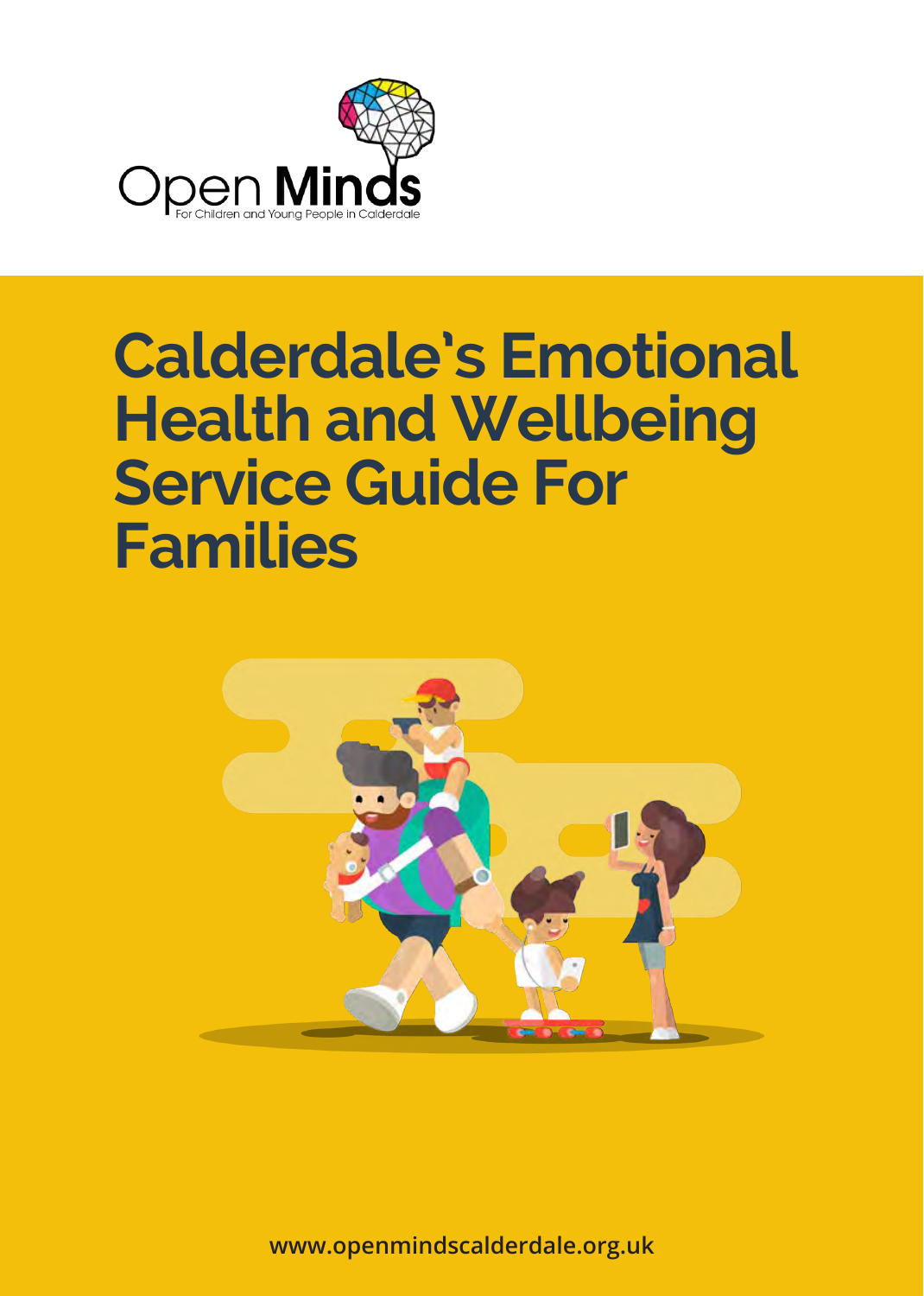

## **Calderdale's Emotional Health and Wellbeing Service Guide**

This service guide has been written by parents and professionals working together. It has been developed to support families whose children and young people are experiencing emotional health and wellbeing difficulties.

## **For further information, please visit Calderdale's emotional health and wellbeing website, Open Minds [www.openmindscalderdale.org.uk](http://www.openmindscalderdale.org.uk)**

This website provides advice, information, support and signposting on local and national emotional health and wellbeing services that help children and young people who are going through a difficult time.

Please note that this information is current at the time of going to print in September 2018.

**Kooth.com Cost: This is a free service**

Kooth is a safe, confidential and anonymous online counselling support service for young people age 11–25 years. It is free at the point of need and available through a smart phone, tablet or computer. Kooth helps to reduce wait times for young people seeking help and removes stigma around mental health. The team of accredited counsellors, therapists and support workers provide guided and outcome-focused support for each individual.

## **Young people have access online to qualified counsellors up to 10pm and are available 365 days a year to talk through their worries.**

Any child or young person aged 11-25 can go online and selfrefer. As a parent you are encouraged to visit the website for further information about Kooth.

- **•** [kooth.com](http://kooth.com)
- **•** [contact@xenzone.com](mailto:contact%40xenzone.com?subject=)



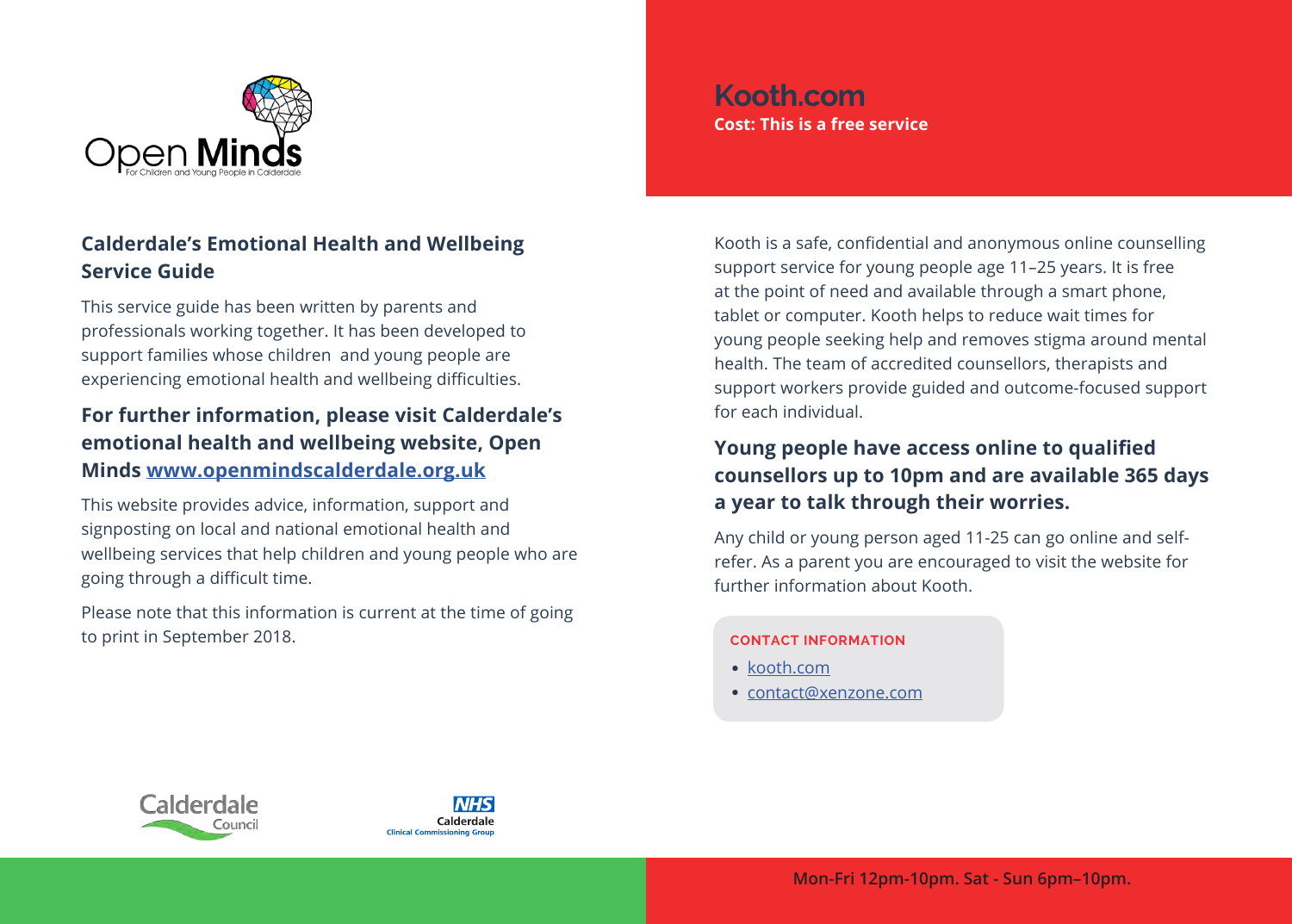# **Healthy Minds,**

**Time Out Cost: You may have to pay for some of the activities.**

# **Humankind, Branching Out Cost: This is a free service**

Time Out is co-ordinated by Healthy Minds, a mental health charity based in Halifax. The project gives all young people aged 10-19 access to a range of activities such as arts and crafts, sports and outdoors or singing and drama. There are also lots of volunteering opportunities.

# **Time Out gives your child or young person space to relax, socialise and do something for themselves.**

Time Out is a self referral scheme so do feel free to contact them directly for more information.

Healthy Minds also provides information and training to children and young people in schools.

### **CONTACT INFORMATION**

- **•** 01422 345154 or 07388 990229
- **•** [www.timeoutcalderdale.co.uk](http://www.timeoutcalderdale.co.uk)
- **•** [timeout@healthymindscalderdale.co.uk](mailto:timeout%40healthymindscalderdale.co.uk?subject=Time%20OUt)

Branching Out work with children and young people who are using alcohol, drugs, solvents or tobacco at any level, or those who may be at risk of using substances. It's a free service for young people in Calderdale aged between 10-21 years.

### **Branching Out work with parents, carers and siblings who may be concerned about their child's substance use.**

Confidential advice and guidance can be given over the phone offering you to join a peer support group or have 1:1 support if needed. If you have concerns about your child's use of drugs or alcohol, or if you have any queries, please do not hesitate to get in touch.

- **•** 01422 415550, option 2
- **•** [www.humankindcharity.org.uk](https://humankindcharity.org.uk )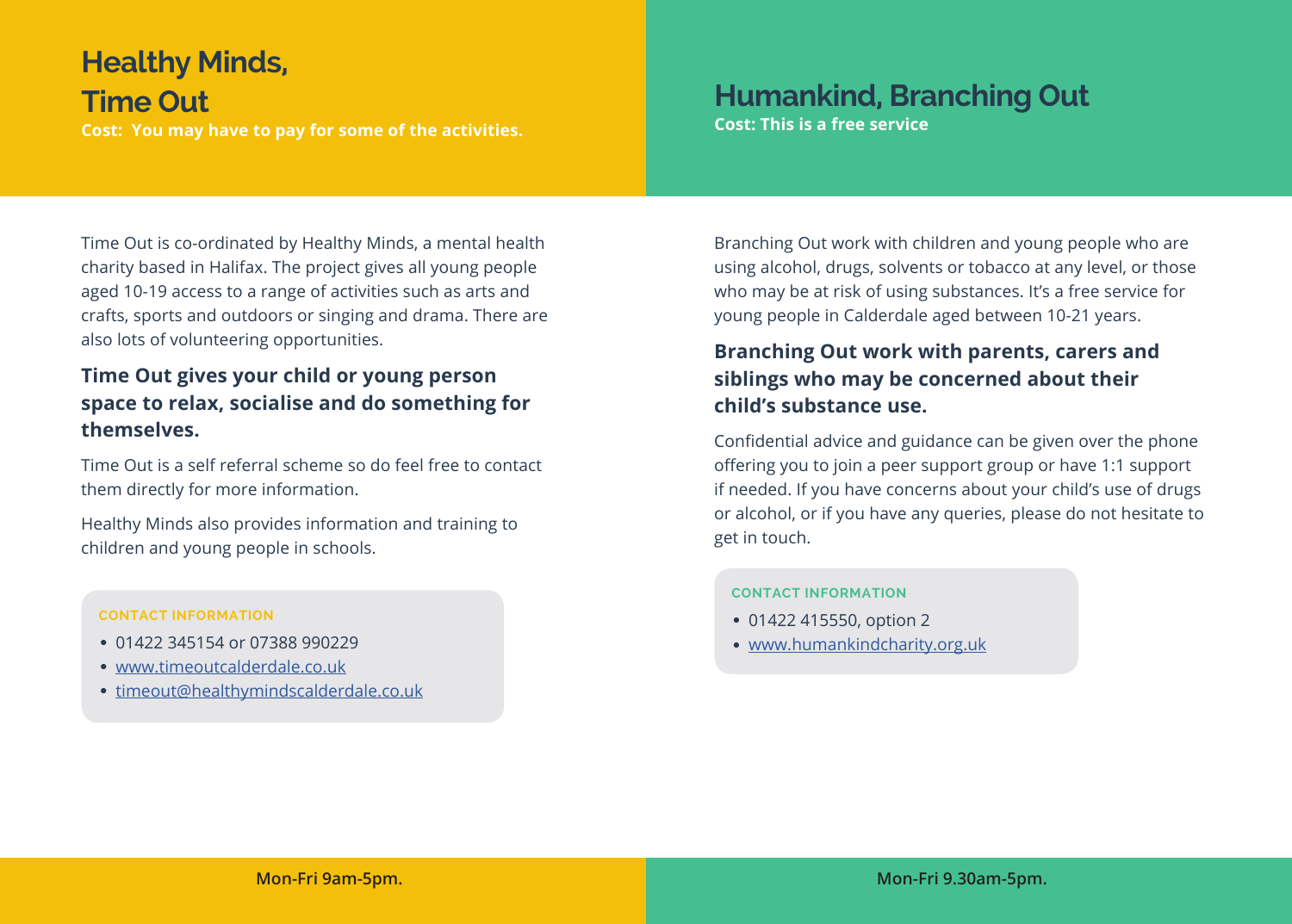# **The Turning Point Counselling Service**

**Cost: You may have to pay for this service. Financial support may be available.**

# **Calderdale Staying Safe Children and Young People's Domestic Abuse Support Cost: This is a free service**

The Turning Point Counselling Service offers help to those aged 14 and above who need someone to talk to, someone who will listen and understand, someone specially trained, and someone they can trust. This project is Christian based; however you do not have to be a Christian to use the service. Issues of faith and spirituality are discussed only if the young person raises them.

## **The Turning Point Counselling Service offers a therapeutic service to the families of a young person receiving counselling, with their consent.**

The Turning Point welcome young people's self-referrals only but we are happy for you to signpost to us.

#### **CONTACT INFORMATION**

- **•** 01484 9508087
- **•** [admin@turningpoint-brighouse.org.uk](mailto:admin%40turningpoint-brighouse.org.uk?subject=Turning%20Point)
- **•** [www.turningpoint-brighouse.org.uk](http://www.turningpoint-brighouse.org.uk)

Children and Young People's Domestic Abuse Support is open to any child or young person who is affected by domestic abuse between the ages of 5-18 years.

## **Calderdale Staying Safe service offers confidential befriending and support to children and their non-abusing parent or carer.**

As a parent you can self refer if there is no other agency supporting your child or young person. Young people's self referrals are accepted for 14 years and above.

- **•** 01422 323339
- **•** [www.calderdalestayingsafe.org.uk](http://www.calderdalestayingsafe.org.uk )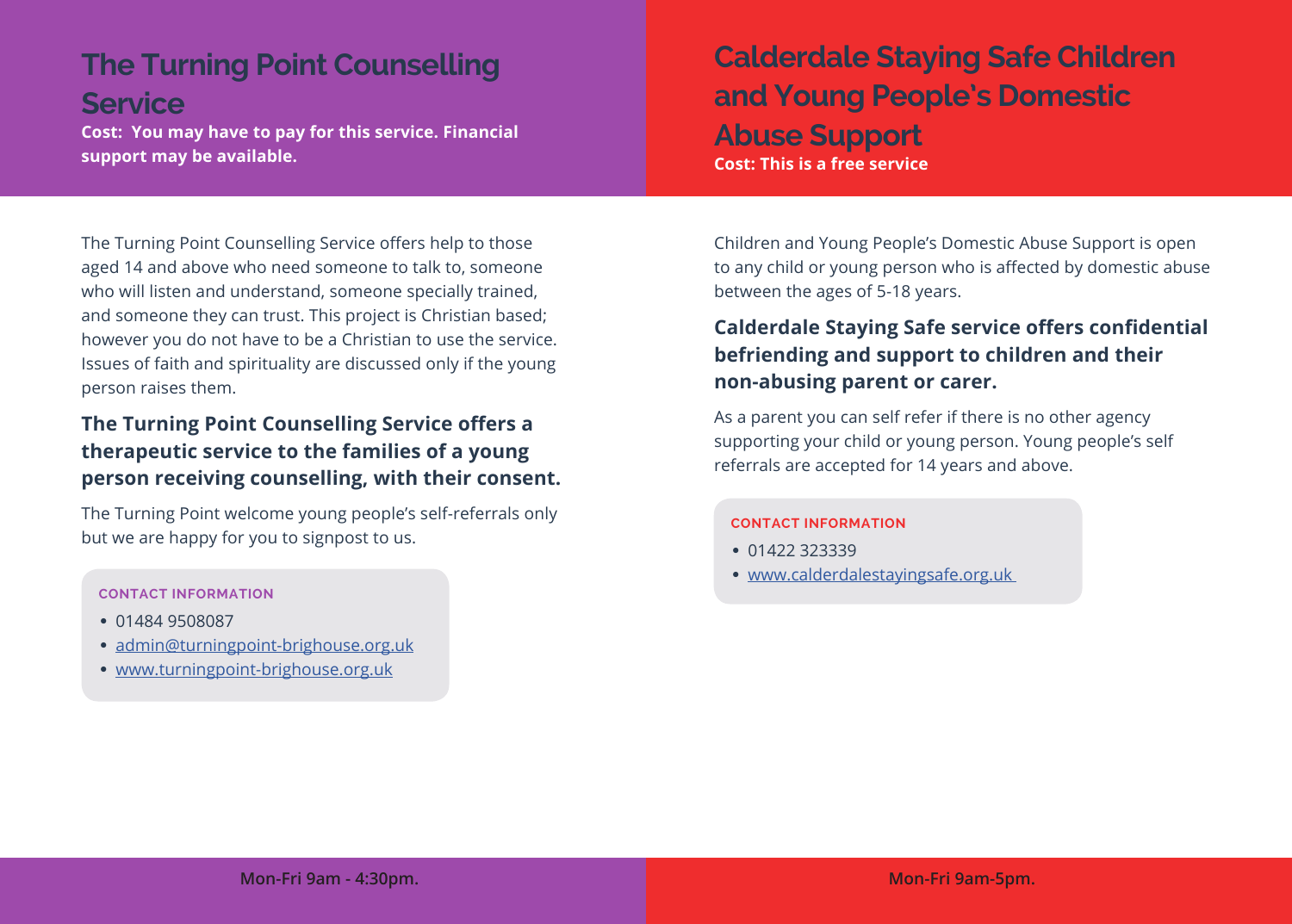# **Time 2 Talk (Relate)**

**Cost: You may have to pay for this service. Financial support may be available.**

**SENDIASS: Special Educational Needs and Disabilities Information, Advice and Support Service Cost: This is a free service**

Time 2 Talk is delivered by Relate for children and young people who are feeling unhappy, anxious or worried because of difficulties in their family, school or personal lives.

# **Time 2 Talk offers a confidential counselling service for children and young people aged 10-24 years.**

They welcome self-referrals however you can contact them on your child's behalf or speak to someone who knows your child and ask them to make a referral such as a teacher, school nurse, doctor or social worker.

### **CONTACT INFORMATION**

- **•** 01422 363845
- **•** [www.relatepkc.org.uk](http://www.relatepkc.org.uk)
- **•** [halifaxoffice@relatepkc.org.uk](mailto:halifaxoffice%40relatepkc.org.uk?subject=)

SENDIASS provides legal based, impartial, confidential and accessible information, advice and support for parents of children and young people aged 0-25 with Special Educational Needs or Disabilities about education, health and social care.

# **SENDIASS offer face to face, telephone and electronic information advice as well as casework and representation when needed.**

SENDIASS accepts referrals direct from parents, carers and young people. This is due to the requirement for confidentiality as an arm length statutory service and recent changes to the Data Protection Act.

- **•** 01422 266141
- **•** [www.calderdalesendiass.org.uk](http://www.calderdalesendiass.org.uk)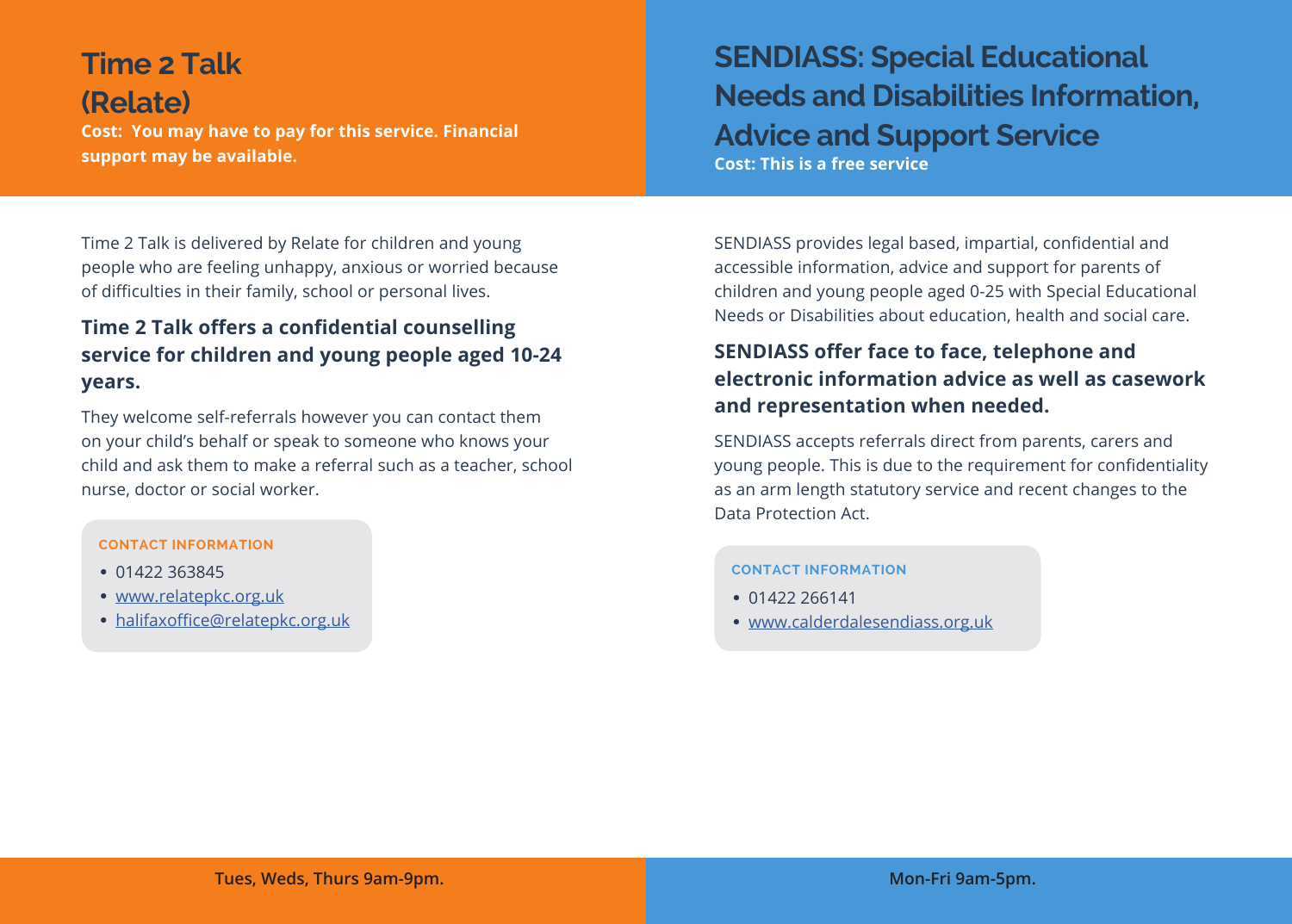**Local Offers for children with special needs/disabilities and our young people leaving care Cost: This is a free service**

Calderdale's Local Offers provide information on the support services available locally for:

- **•** Children and young people (birth to 25 years) with special educational needs and/or disabilities and their families.
- **•** Calderdale Young people leaving care.

## **Getting the right help at the right time is important.**

You may feel alone, exhausted from the physical demands of life or struggling to cope with a range of challenging emotions. That help can be from professionals or specialist services. It can be from family or friends, which is often the most practical support you can get in a crisis.

### **CONTACT INFORMATION**

- **•** 01422 392164
- **•** [Local.offer@calderdale.gov.uk](mailto:Local.offer%40calderdale.gov.uk?subject=Local%20Offer)
- **•** [www.calderdale.gov.uk/localoffer](http://www.calderdale.gov.uk/localoffer)

# **Unique Ways Supporting Families of Disabled Children**

**Cost: This is a free service**

Unique Ways is a parent-carer led organisation supporting families with disabled children or additional needs aged 0–25. A formal diagnosis is not required.

## **Unique Ways offer a broad range of services for parent carers, from training courses and independent supporters to social events, focus groups and discounts on family days out!**

Services offered enable families to better cope with the lifelong challenges of living with a disability through positive help that improves quality of life.

You can self-refer, call the office or join online through their website. Services are for Unique Ways members however, membership is free.

- **•** 01422 343090
- **•** [www.uniqueways.org.uk](http://www.uniqueways.org.uk)
- **•** [hi@uniqueways.org.uk](mailto:hi%40uniqueways.org.uk?subject=Unique%20Ways)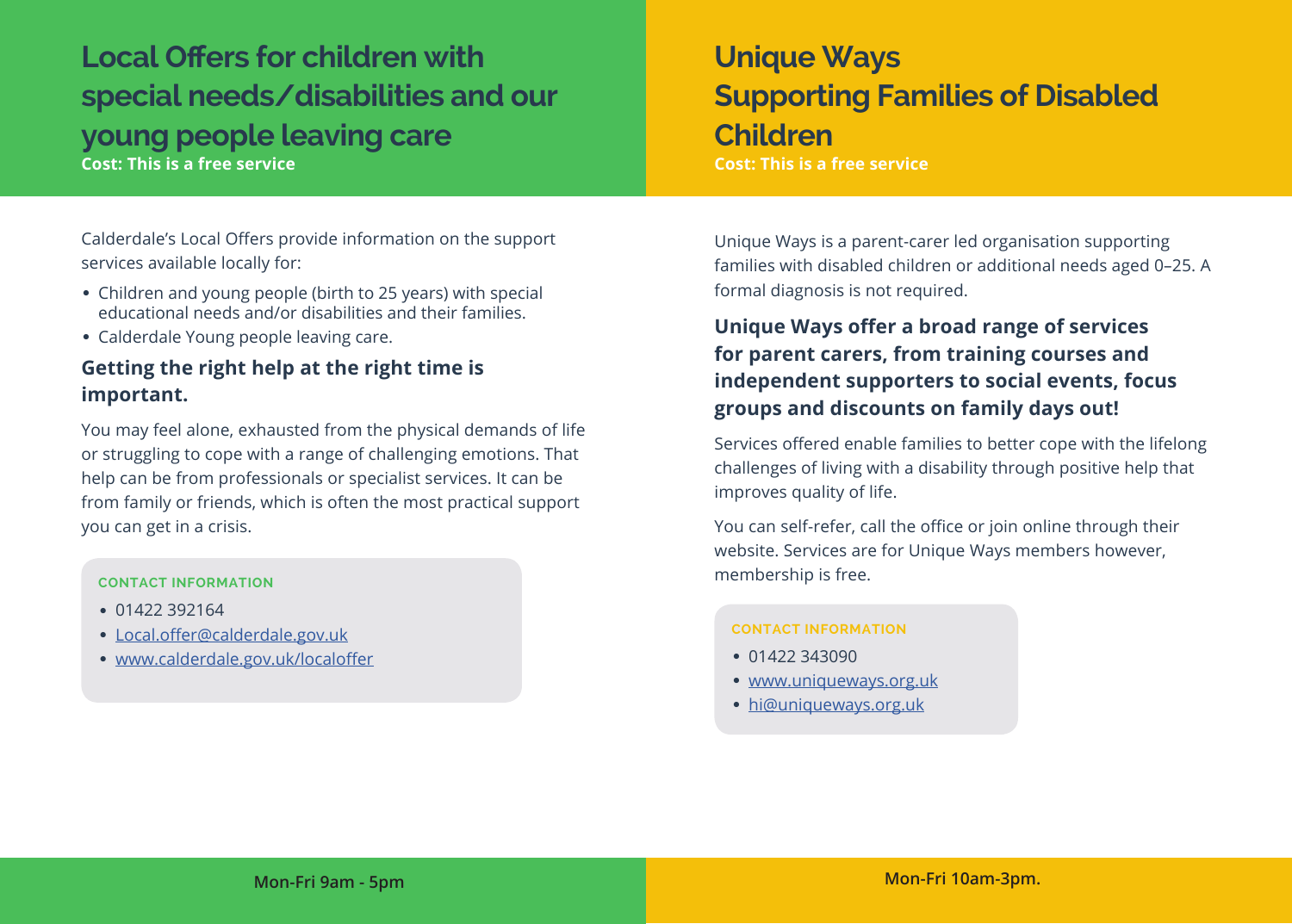# **Barnardo's Calderdale Positive Identities Service Cost: This is a free service**

# **One to One support for children and young people who identify as LGBTQ+ Cost: This is a free service**

Positive Identities Service offers an informal group for parents and carers of LGBTQ children and young people in Calderdale.

**The group meets every 6 weeks in central Halifax to provide information, advice orsupport; to enable parents and carers to support their child.** 

**This group is also an opportunity to share experiences and meet other parents and carers to provide mutual peer support.** 

One to one family appointments are also available, as well as training to community groups.

Referral process: for further information about family support, please get in touch.

### **CONTACT INFORMATION**

- **•** Jeanette Smith, Team Manager
- **•** 01422 371993 or 07885 202009
- **•** [jeanette.smith@barnardos.org.uk](mailto:jeanette.smith%40barnardos.org.uk%20?subject=)
- **•** [www.barnardos.org.uk/lgbtq](http://www.barnardos.org.uk/lgbtq)

Calderdale Barnardo's offers one to one support for children and young people who identify as LGBTQ+

**Barnardo's works with LGBTQ young people across Calderdale by offering up to 8 sessions to meet their emotional health and wellbeing needs. They also offer parental and family support so that the needs of LGBTQ young people can be met.**

Referrals will be accepted for young people aged 10 and over.

Referrals can be made by a professional which can include the GP, school or multiagency professional who knows your child.

- **•** Jeanette Smith, Team Manager
- **•** 01422 371993 or 07885 20200
- **•** [jeanette.smith@barnardos.org.uk](mailto:jeanette.smith%40barnardos.org.uk?subject=)
- **•** [www.barnardos.org.uk/lgbtq](http://www.barnardos.org.uk/lgbtq)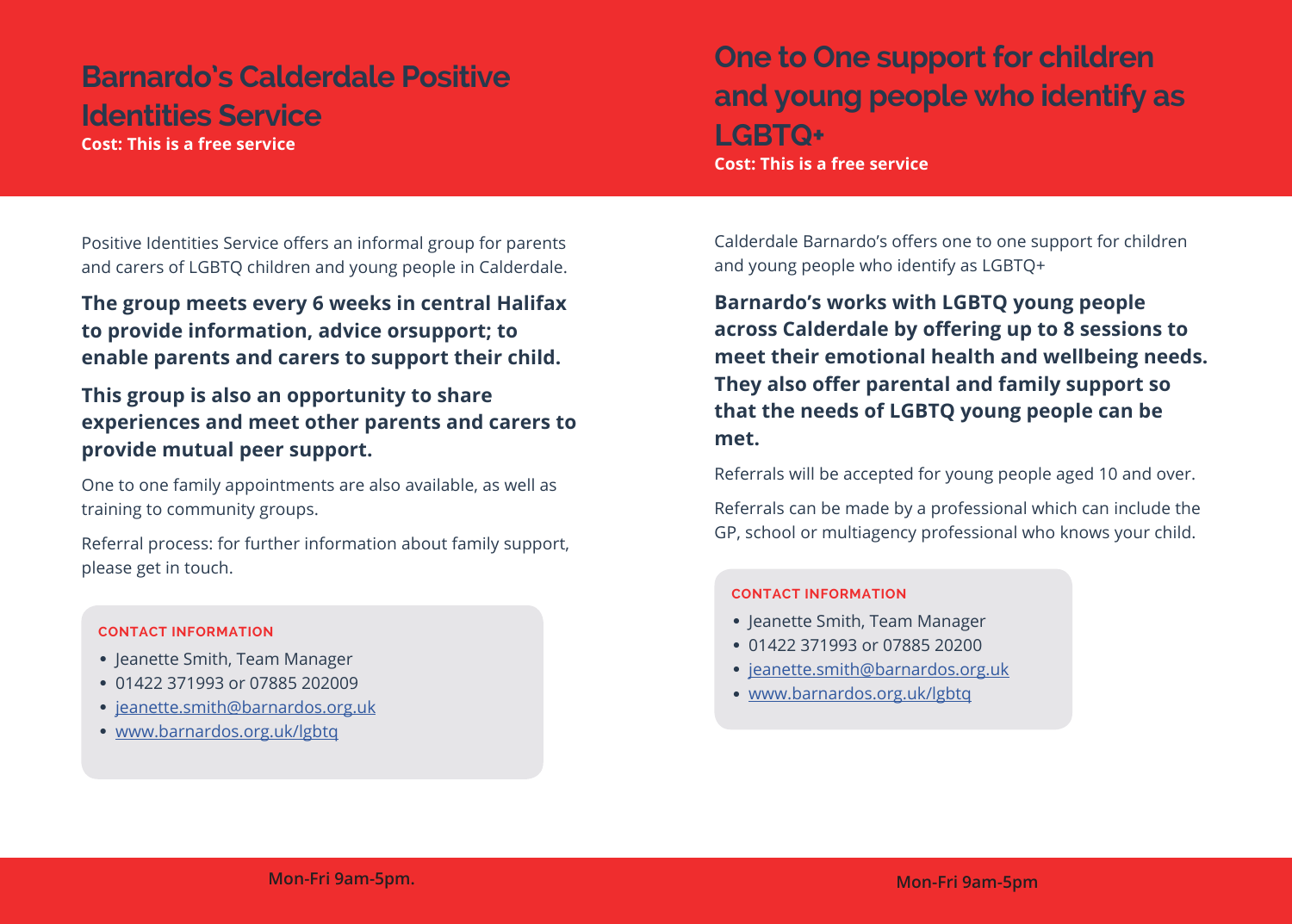# **Young People's Service Cost: This is a free service**

# **Identity LGBTQ+ Youth Group Cost: This is a free service**

The Young People's Service works with young people aged 11-25 across Calderdale with its main emphasis on 13-19 year olds. The work is done through: open access youth provision (youth clubs and centres), targeted provision, key work and voice and influence work.

**The Young People's Service delivers a range of opportunities across the borough of Calderdale, taking a youth work approach to informal learning, personal development and direct support across a range of issues affecting young people.**

To find out what youth provision is available near to where you live, contact the service via the email address.

### **CONTACT INFORMATION**

**•** [yps@calderdale.gov.uk](mailto:yps%40calderdale.gov.uk?subject=Young%20People%27s%20Service)

Identity is a weekly LGBTQ youth group in Halifax for young people aged 12-18 and is part of the Barnardo's Positive Identities Project in Calderdale.

**Identity offers confidential support and advice to young people regarding sexual and gender identity and a safe space for young people to be themselves and make new friends. They offer a range of activities, chosen by the young people, from discussion groups and film nights to cooking and pool.**

Young people can self-refer to this service, professionals can refer or as their parent you could phone for further information.

- **•** Kate 07867 644696
- **•** Robin 07922 574185
- **•** [www.barnardos.org.uk/lgbtq](http://www.barnardos.org.uk/lgbtq )
- **•** [IdentityLGBTGroup@barnardos.org.uk](mailto:IdentityLGBTGroup%40barnardos.org.uk?subject=)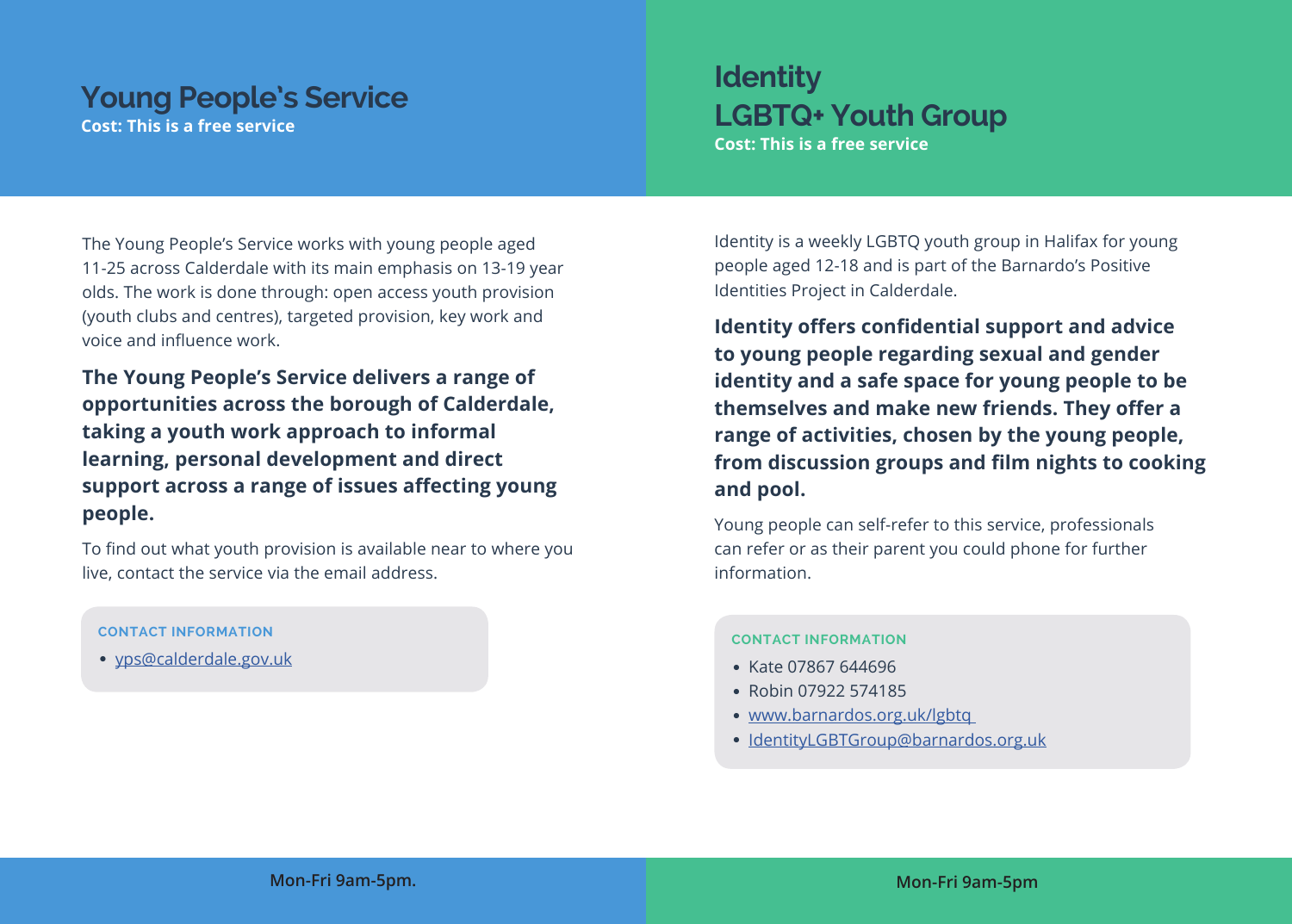# **Noah's Ark Centre Cost: You may have to pay for this service**

# **Youth Offending Team**

**Cost: This is a free service**

Counselling sessions offer a safe and confidential space to talk freely and openly to someone who is not a family member or a friend.

# **Noah's Ark Centre offers counselling/ psychotherapy to young people aged 11-21, 1:1 therapeutic play to children aged 5-11 and a facilitated peer support programme, Rainbows, for children aged 5-11 experiencing loss in various ways.**

As a parent you can phone to refer your child, alternatively young people can self-refer, or you can ask someone who knows your child to make a referral. Initial assessments for counselling are arranged promptly and given your child or young person wants counselling, they are matched with a suitable counsellor to start their therapy as soon as possible thereafter.

### **CONTACT INFORMATION**

- **•** 01422 300457
- **•** [www.noahsarkcentre.org.uk](http://www.noahsarkcentre.org.uk)
- **•** Young People 11-21 [yp@noahsarkcentre.org.uk](mailto:yp%40noahsarkcentre.org.uk?subject=Noah%27s%20Ark%20Centre)
- **•** Children 5-11 [rainbows@noahsarkcentre.org.uk](mailto:rainbows%40noahsarkcentre.org.uk?subject=Noah%27s%20Ark%20Centre)

# **The Youth Offending Team work with children and young people aged 10 to 17 years where there is involvement with the criminal justice system.**

We work with a variety of organisations including working with parents and carers to:

- **•** Support Children/young people at risk of being criminalised on a voluntary basis
- **•** Support children and young people to prevent further offending
- **•** Provide support to children and young people on bail and upon sentence
- **•** Supervise children and young people on court orders
- **•** Work in partnership with services when a young person has been remanded by the court

### **CONTACT INFORMATION**

**•** [www.gov.uk/browse/justice/young-people](http://www.gov.uk/browse/justice/young-people)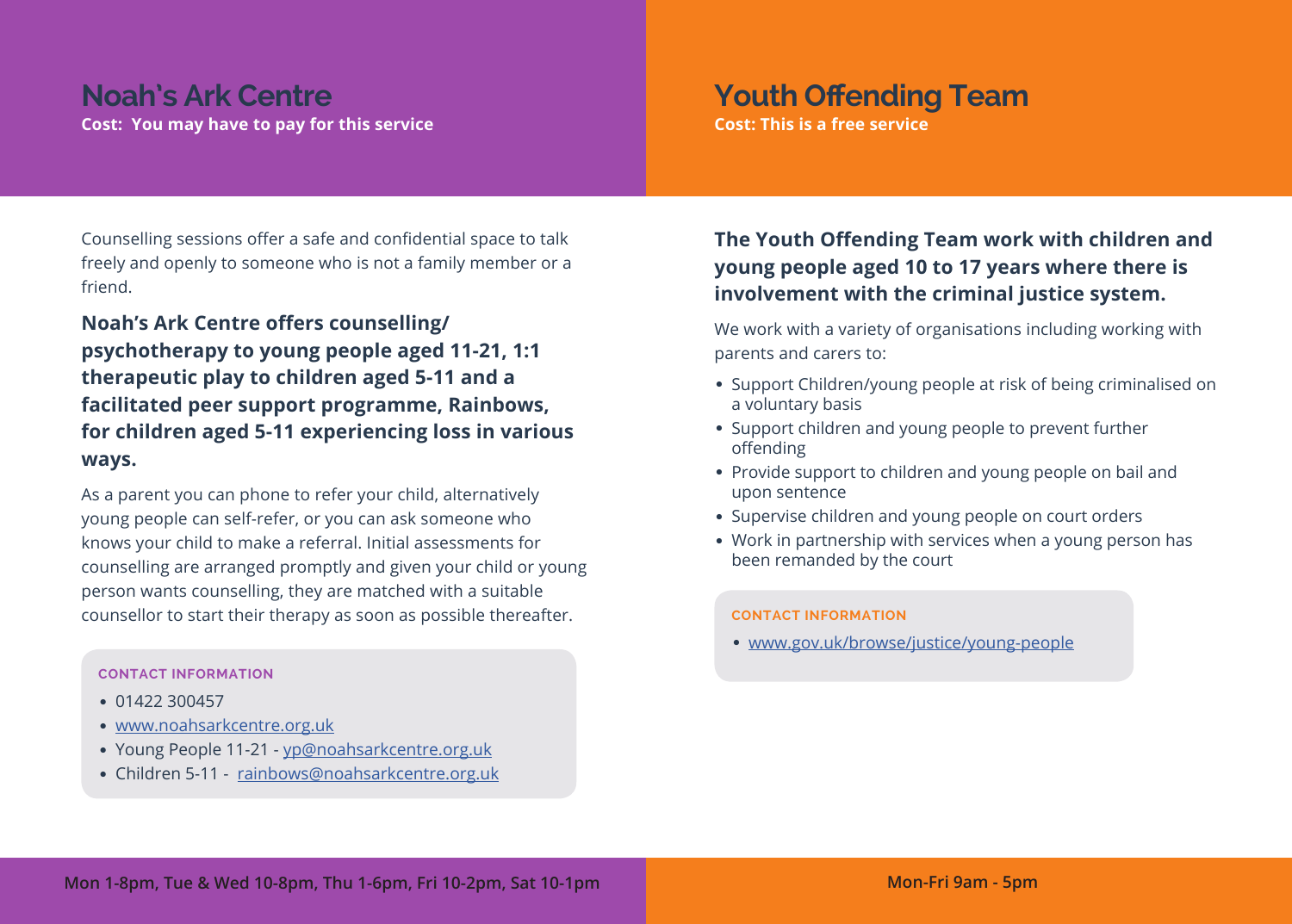# **Calderdale CAMHS – Specialist Community eating Disorder Service**

**Cost: This is a free service**

# **Calderdale Child and Adolescent Mental Health Services (CAMHS) Cost: This is a free service**

This service supports children up to their 18th birthday with eating disorders (Anorexia, Nervosa, Bulimia and binge eating difficulties). If you are worried about your child, talk to a professional who knows your child and that you feel the most comfortable talking to.

# **CAMHS provide advice, guidance and support to children and young people and their families, both on an individual and group basis.**

Referrals to CAMHS in Calderdale are made through the First Point of Contact (FPoC) based in Halifax. CAMHS do not currently take self-referrals. Referrals can be made by any professional who knows your child or young person. This could be your child's school, GP, health visitor, or anyone else who works with your child.

### **CONTACT INFORMATION**

- **•** 01422 300001
- **•** [www.calderdalecamhs.org.uk](http://www.calderdalecamhs.org.uk)
- **•** [firstpointofcontact@calderdalecamhs.org.uk](mailto:firstpointofcontact%40calderdalecamhs.org.uk?subject=CAMHS)

CAMHS in Calderdale provide an evidence-based, comprehensive service for children and young people aged up to 18 years who are experiencing emotional and mental health problems and meet the criteria to access the service. This service is based at Clare Road and The Laura Mitchell Clinic both in Halifax.

# **CAMHS provide advice, guidance and support to children and young people and their families, both on an individual and group basis.**

Referrals to CAMHS in Calderdale are made through the First Point of Contact (FPoC) based in Halifax. CAMHS do not currently take self-referrals. Referrals can be made by any professional who knows your child or young person. This could be your child's school, GP, health visitor, or anyone else who works with your child.

### **CONTACT INFORMATION**

- **•** 01422 300001
- **•** [www.calderdalecamhs.org.uk](http://www.calderdalecamhs.org.uk)
- **•** [firstpointofcontact@calderdalecamhs.org.uk](mailto:firstpointofcontact%40calderdalecamhs.org.uk?subject=CAMHS)

**Mon, Thu, Fri 9am-4.30pm. (Tue, Wed 9am-6pm during term time)**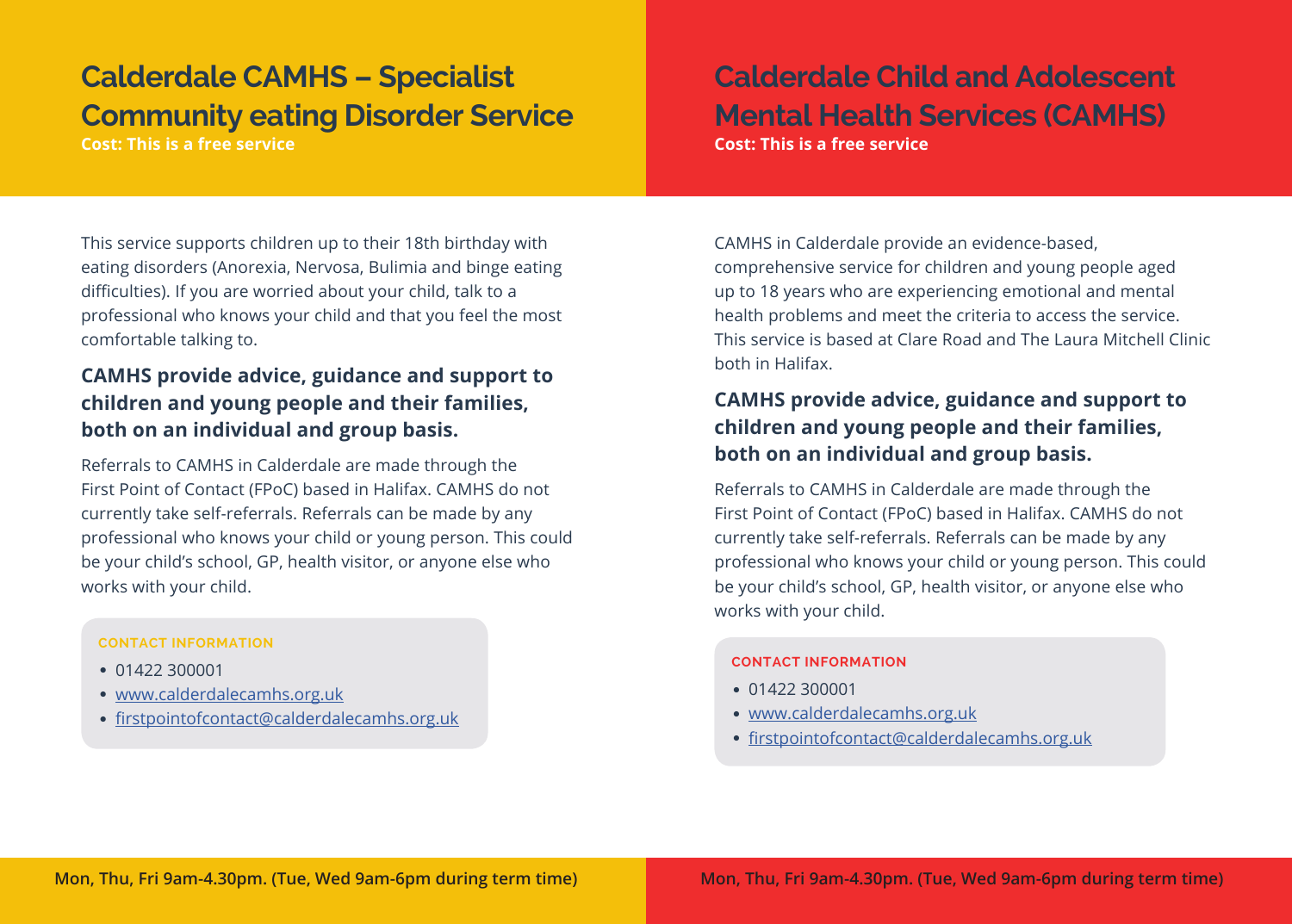# **Calderdale School Nursing Team**

**Cost: This is a free service**

# **Insight: Early Intervention in Psychosis Cost: This is a free service**

The Calderdale School Nursing Team supports schools to look after the wellbeing of children and young people aged 5-19 by delivering a range of universal and targeted health services, and providing support for children and young people with medical conditions or vulnerabilities.

# **Every school in Calderdale has a School Nursing Team that can give support about health issues.**

The team can be contacted by telephone, or by using the online referral form which you will find on their website.

### **CONTACT INFORMATION**

- **•** 030 3330 9974
- **•** [www.locala.org.uk/your-healthcare/school](http://www.locala.org.uk/your-healthcare/school-nursing/calderdale-school-nurses)[nursing/calderdale-school-nurses](http://www.locala.org.uk/your-healthcare/school-nursing/calderdale-school-nurses)

This service offers a non-stigmatising, recovery focussed service for young people from the age of 14 years who are experiencing a first episode of psychosis, or who are suspected of being at risk of developing symptoms of psychosis.

# **Insight are able to work with children and young people where there are signs and symptoms of psychosis.**

Referrals to Insight are made through the First Point of Contact (FPoC) based in Halifax who do not currently take self-referrals. Referrals can be made by any professional who knows your child or young person. This could be your child's school, GP, health visitor, or anyone else who works with your child.

If your child is over 18 they can self refer to Insight. As their parent/carer you can also refer direct by phoning the Single Point of Access (SPA) 01924 316 830 (press option for Calderdale)

- **•** 01422 262333
- **•** [www.calderdalecamhs.org.uk](http://www.calderdalecamhs.org.uk)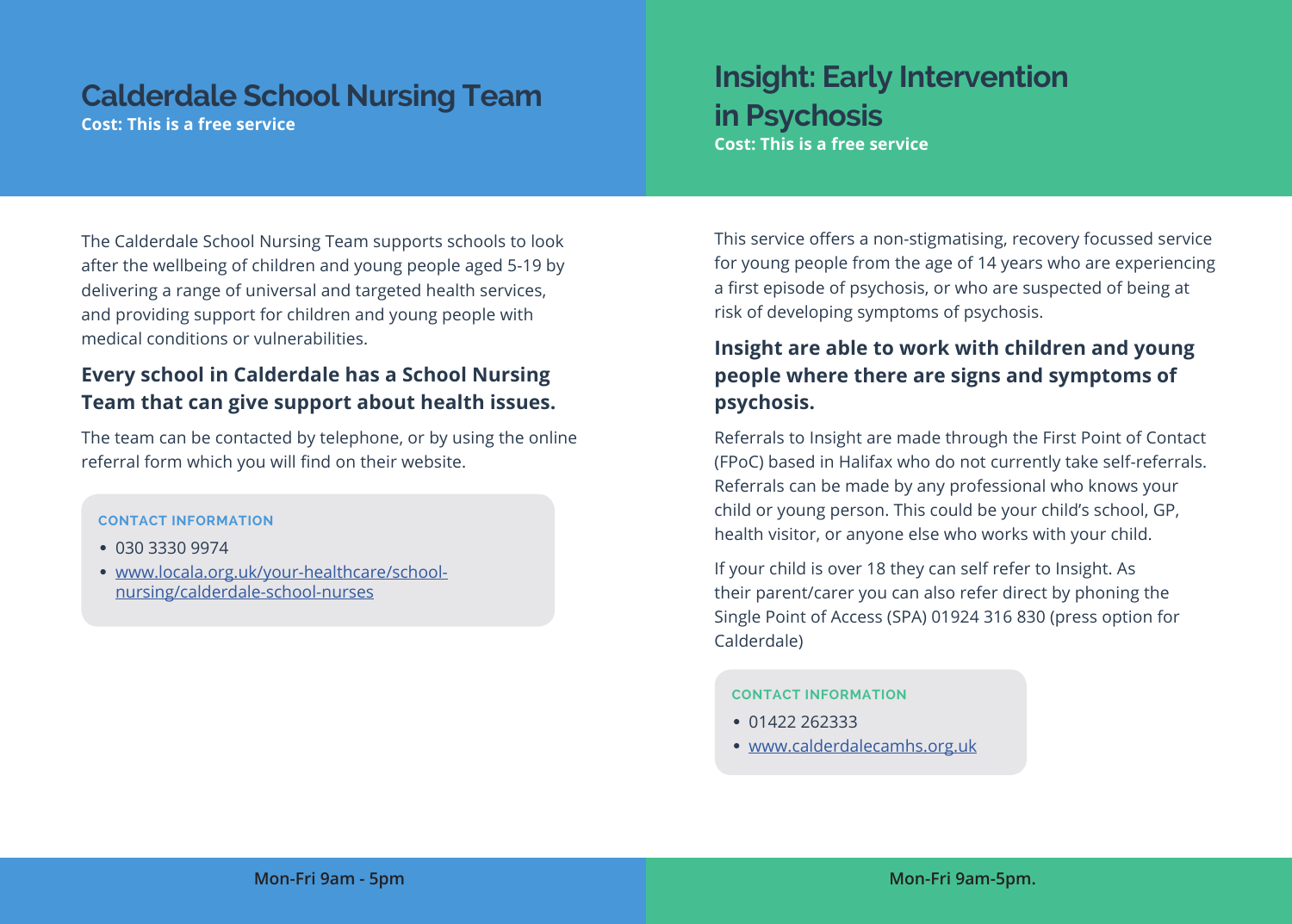# **Useful Contacts for Families**

### **Calderdale Early Intervention Panel [www.calderdale.gov.uk](http://www.calderdale.gov.uk)**

#### **Contact details for referral:**

Referrals to Calderdale Early Intervention Panel should be completed with as much detail as possible by a professional who currently works with your child and/or yourself. For further information about Early Intervention Panels please visit the website.

### **Multi-Agency Screening Team (MAST) 01422 393336 [MAST@calderdale.gov.uk](mailto:MAST%40calderdale.gov.uk?subject=Multi-Agency%20Screening%20Team)**

### **Princess Buildings, Halifax HX1 1TS**

If you are worried about a vulnerable child, have child protection or safeguarding concerns or need advice regarding your children. For enquiries out of office hours contact the Emergency Duty Team

### **Calderdale Emotional Health and Wellbeing Website, Open Minds**

### **[www.openmindscalderdale.org.uk](http://www.openmindscalderdale.org.uk)**

This website provides advice, information, support and signposting on local and national emotional health and wellbeing services that help children and young people who are going through a difficult time

### **Special Guardianship Order Service 01422 256053**

The Special Guardianship Order (SGO) Service sits within Calderdale Fostering Team and works closely with Special Guardians, supporting them with the challenges they may face in providing care for someone else's child and a positive family environment. They offer telephone support and general advice in all matters relating to SGO.

### **Calderdale Help in Bereavement Service (CHIBS) 0845 0099221**

#### **[www.chibs.org.uk](http://www.chibs.org.uk)**

CHIBS offers a unique, free, befriending service that provides emotional support to bereaved children and young people over the age of 5 years living in the Calderdale area. Support for children and young people usually takes place at their school. The service is free and confidential.

### **One Adoption West Yorkshire**

### **[www.oneadoption.co.uk](http://www.oneadoption.co.uk)**

One Adoption West Yorkshire provides adoption services across West Yorkshire. They provide innovative and adopter friendly approaches to adoption recruitment, family finding and adoption support for children and prospective adopters as well as high quality training.

### **Mosaic II**

### **01274 734561 [www.mosaic2.org.uk](http://www.mosaic2.org.uk)**

Mosaic II work with children 14+ and their families who have been affected by, or who are survivors of, sexual abuse. No charge, open ended sessions.

### **Child Sexual Exploitation Team 01422 393340**

### **[www.calderdale-scb.org.uk/children-and-young-people/child](http://www.calderdale-scb.org.uk/children-and-young-people/child-sexual-exploitation Calderdale School Nurse)[sexual-exploitation Calderdale School Nurse](http://www.calderdale-scb.org.uk/children-and-young-people/child-sexual-exploitation Calderdale School Nurse)**

The Child Sexual Exploitation team are based at the police station in Halifax. This is a multi-agency team who offer support and advice to children who are at risk of or are subject to child sexual exploitation. They offer a wraparound support service for children and their families.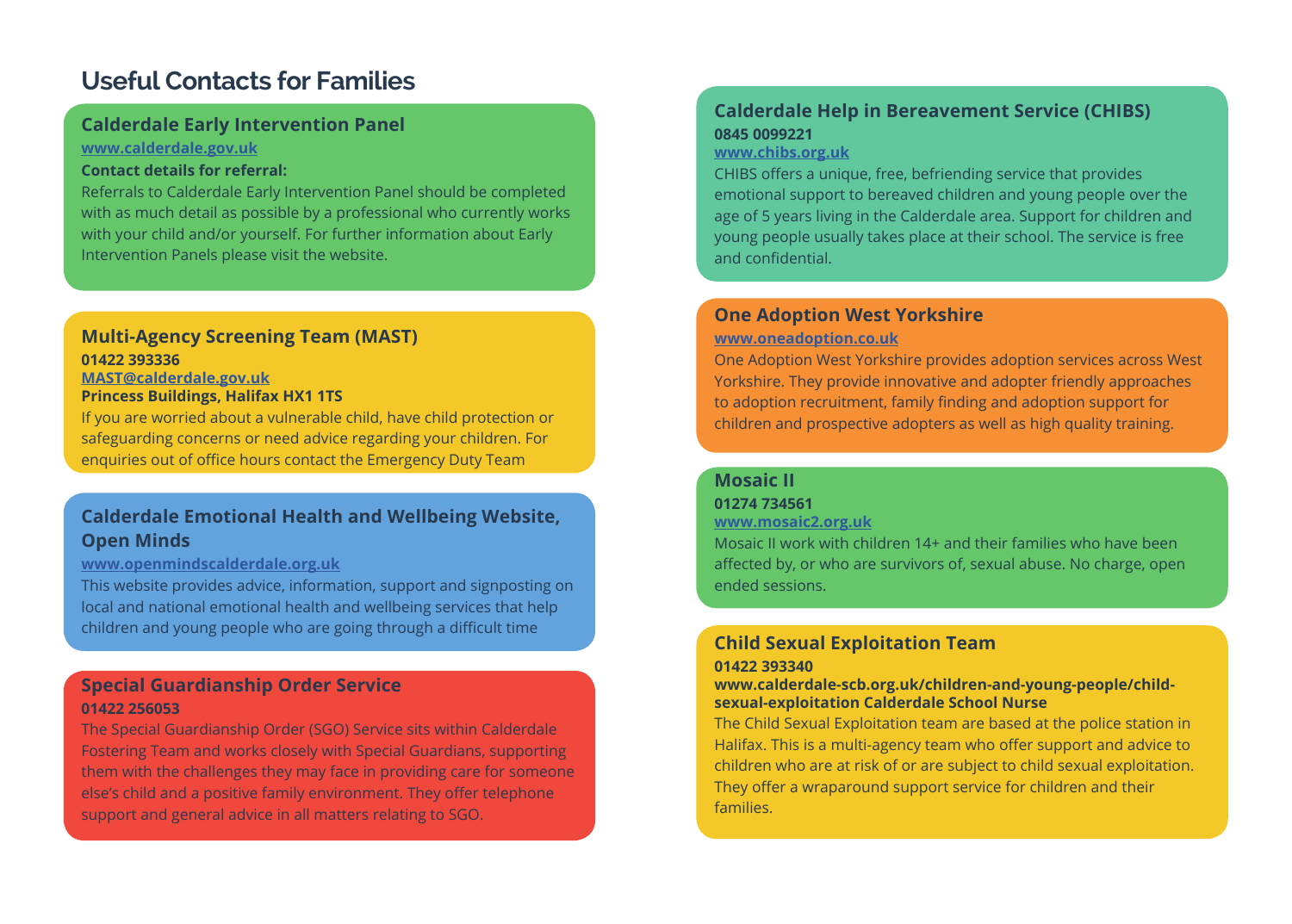### **Calderdale Pathway Leaving Care Service 01422 394099**

**[www.calderdale.gov.uk/socialcare/family/children-incare/](http://www.calderdale.gov.uk/socialcare/family/children-incare/leavingcare.html ) [leavingcare.html](http://www.calderdale.gov.uk/socialcare/family/children-incare/leavingcare.html )** 

Calderdale Pathway Team works with young people aged from 15 ½ years old until their 18th birthday and those who have left care up to the age of 25, all of whom have an allocated social worker and are living in the Calderdale area. They provide a wide range of services and support to help with the transition to adulthood, offering advice with things such as accommodation, budgeting, health, education, training and employment.

### **Calderdale Branch of the National Autistic Society [www.nascalderdale.webeden.co.uk](http://www.nascalderdale.webeden.co.uk)**

CNAS supports individuals who are on the autistic spectrum, individuals who are on the waiting list to receive a diagnosis and families and carers who support a person on the autistic spectrum.

### **Samaritans of Halifax and Calderdale 01422 349349**

**[www.samaritans.org/branches/samaritans-halifax-and](http://www.samaritans.org/branches/samaritans-halifax-and-calderdale)[calderdale](http://www.samaritans.org/branches/samaritans-halifax-and-calderdale)**

Samaritans offer a safe place for people to talk any time they like, in their own way – about whatever's getting to them. They don't have to be suicidal.

### **Integrated Sexual Health Service**

### **[www.sexualhealth.cht.nhs.uk/think-sexual-health/](http://www.sexualhealth.cht.nhs.uk/think-sexual-health/)**

Calderdale Integrated Sexual Health Service provide a sexual health service based at Broad Street Plaza in Halifax, with satellite clinics in Todmorden and Brighouse. This provides a 'one stop shop' for testing and treatment for genital infections, all methods of contraception and HIV care.

### **Calderdale Young Carers Service 01422 261207**

**[www.calderdale.gov.uk/advice/youthsupport/youngcarers](http://www.calderdale.gov.uk/advice/youthsupport/youngcarers)** Calderdale Young Carers Service provides support for children and young people aged 8–18 years who provide care for a family member living with a physical or mental health problem, learning difficulty, substance misuse or an enduring illness.

The service provides: information and advice, group activities, social events, short projects and individual work around their caring role and issues that they face as children and young people who may be impacted by their circumstances. Children and young people will also have the opportunity to undertake a Young Carers Assessment which may lead to a personalised plan of support or a further family assessment. Both self-referrals and referrals are made through the Early Intervention Panel are welcome.

### **Active Calderdale**

### **[www.calderdale.gov.uk/v2/active-calderdale](http://www.calderdale.gov.uk/v2/active-calderdale)**

Getting active is a great way to beat stress! Active Calderdale offer full programmes of activity including adult swimming, dance, keep fit, lunchtime cycle rides. Make use of their great facilities and programmes designed to suit all ages and all abilities. #ACTIVECDALE is a new physical activity movement to help Calderdale become the most active borough in the north of England by 2021.

### **Kirklees and Calderdale Rape and Sexual Abuse Counselling Centre**

### **www.kcrasacc.co.uk**

Kirklees & Calderdale Rape and Sexual Abuse Counselling Centre offers support services for individuals who have been affected by sexual and domestic violence for both female and males over the age of 13 years.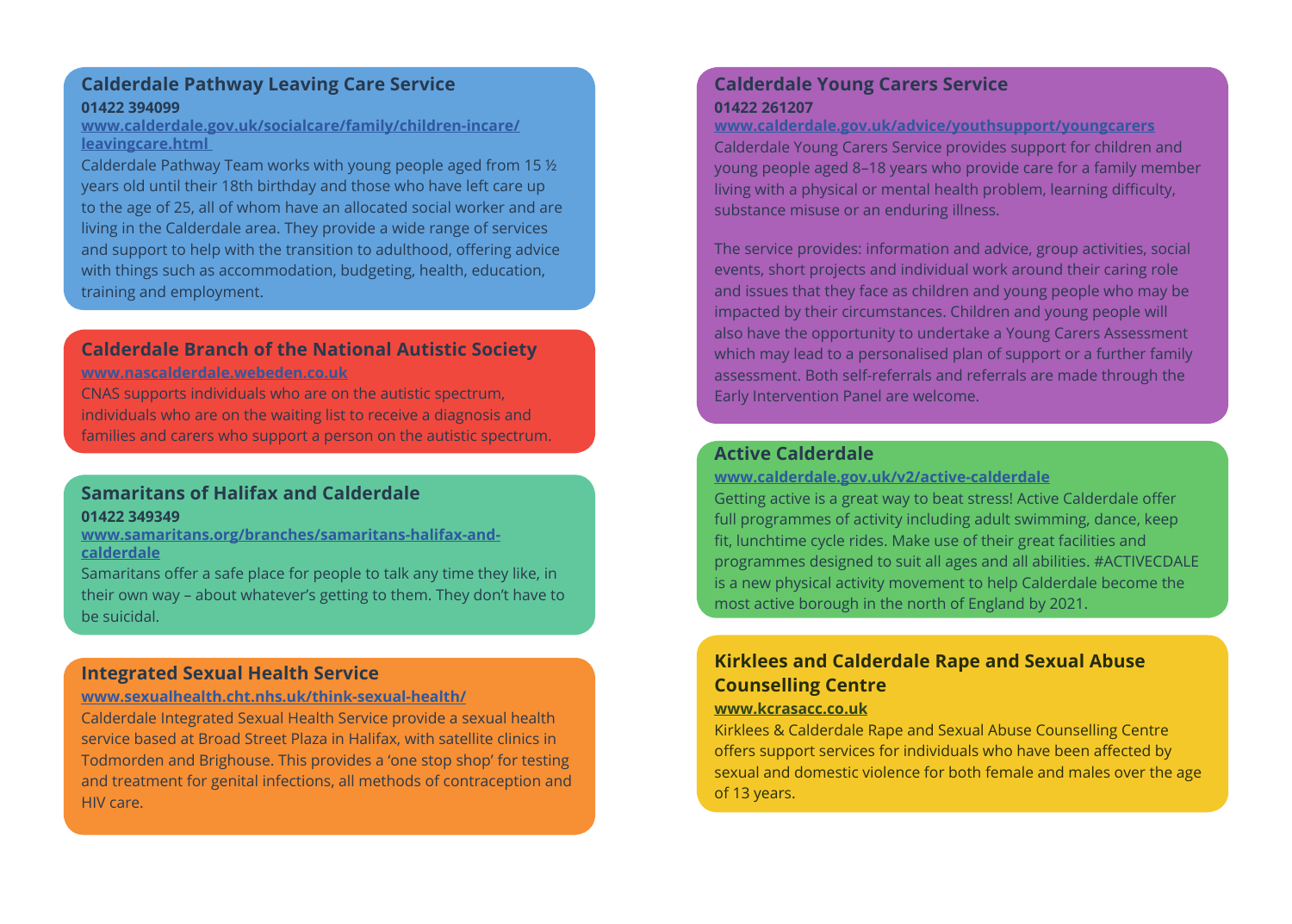### **North Halifax Partnership (Sure Start) 01422 251090**

### **www.nehalifaxchildrenscentres.org.uk**

Children's Centres are a local hub for many services to parents and children. Examples include: day-care, family support in the home, family and adult learning opportunities, antenatal and baby clinic, stay and play sessions. Available at: Ash Green (Mixenden), Creations (Ling Bob), Elland, Field Lane, Holywell Green, Illingworth (Whitehill), Innovations, Kevin Pearce, Northowram and Shelf, Wellholme Park.

### **Young Persons' Prevention and Support Service (YPASS)**

### **www.hortonhousing.co.uk**

YPASS provides support to young people, aged between 16 and 21 (up to the age of 25 for care leavers) in Calderdale who are homeless or at risk of homelessness. They run a drop-in for clients at their office based in Halifax. The service is open every Monday to Friday, 2pm – 4pm. Clients are given advice and support on housing, substance misuse, mental health, budgeting and training and employment.

### **The Better Living Service 01422 230230**

### **[www.calderdale.gov.uk/v2/residents/health-and-social-care/bls](http://www.calderdale.gov.uk/v2/residents/health-and-social-care/bls)**

The Better Living Service is a friendly group of knowledgeable and experienced nutrition and physical activity Trainers who can provide families with advice on how to become fitter and healthier together. We will provide specific support based on what your families health goals and aspirations are. The service is free if you live in Calderdale and support will be given for up to 12 months.

### **Disabled Children's Team 01422 394091**

Calderdale Disabled Children's Team offer support and advice around a child's disability. This may include information and signposting to other services. Where an assessment is required this would include gaining an understanding of a child's health and social needs incorporating parent/ carer and family needs. Where an assessment has identified that services are required this could include: advice and guidance relating to challenging behaviour, training and support for parents and carers, assessment and advice for home adaptations and equipment and short break services - during the day or overnight, leisure activities.

### **Halifax Opportunities Trust (Sure Start) 0303 3309 974 or 01422 342552 [regen.org.uk/family-support/facilities](http://regen.org.uk/family-support/facilities )**

Children's Centres are a local hub for many services to parents and children. Examples include: day care provision, benefits advice, baby massage, access to training and employment, dads groups and stay and play groups. Available at: Beech Hill, Boothtown, Jubilee, Little Stars (Parkinson Lane), New Road Sowerby Bridge, Siddal, Southowram (Withinfields), Sunshine (Mount Pellon), Todmorden and in community venues in Hebden Bridge.